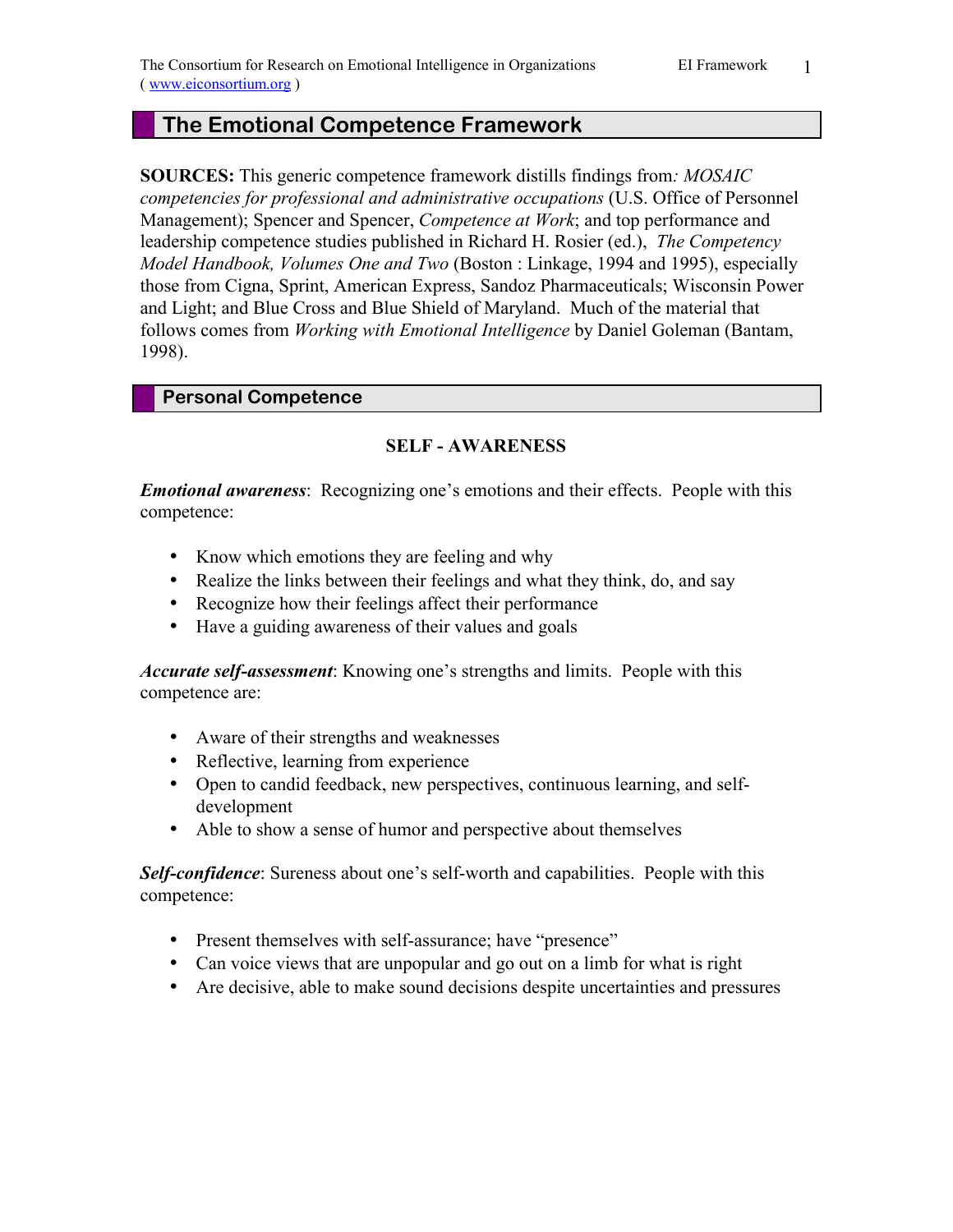### **SELF - REGULATION**

**Self-control**: Managing disruptive emotions and impulses. People with this competence:

- Manage their impulsive feelings and distressing emotions well
- Stay composed, positive, and unflappable even in trying moments
- Think clearly and stay focused under pressure

*Trustworthiness*: Maintaining standards of honesty and integrity. People with this competence:

- Act ethically and are above reproach
- Build trust through their reliability and authenticity
- Admit their own mistakes and confront unethical actions in others
- Take tough, principled stands even if they are unpopular

*Conscientiousness*: Taking responsibility for personal performance. People with this competence:

- Meet commitments and keep promises
- Hold themselves accountable for meeting their objectives
- Are organized and careful in their work

*Adaptability*: Flexibility in handling change. People with this competence:

- Smoothly handle multiple demands, shifting priorities, and rapid change
- Adapt their responses and tactics to fit fluid circumstances
- Are flexible in how they see events

*Innovativeness*: Being comfortable with and open to novel ideas and new information. People with this competence:

- Seek out fresh ideas from a wide variety of sources
- Entertain original solutions to problems
- Generate new ideas
- Take fresh perspectives and risks in their thinking

# **SELF - MOTIVATION**

*Achievement drive***:** Striving to improve or meet a standard of excellence. People with this competence:

- Are results-oriented, with a high drive to meet their objectives and standards
- Set challenging goals and take calculated risks
- Pursue information to reduce uncertainty and find ways to do better
- Learn how to improve their performance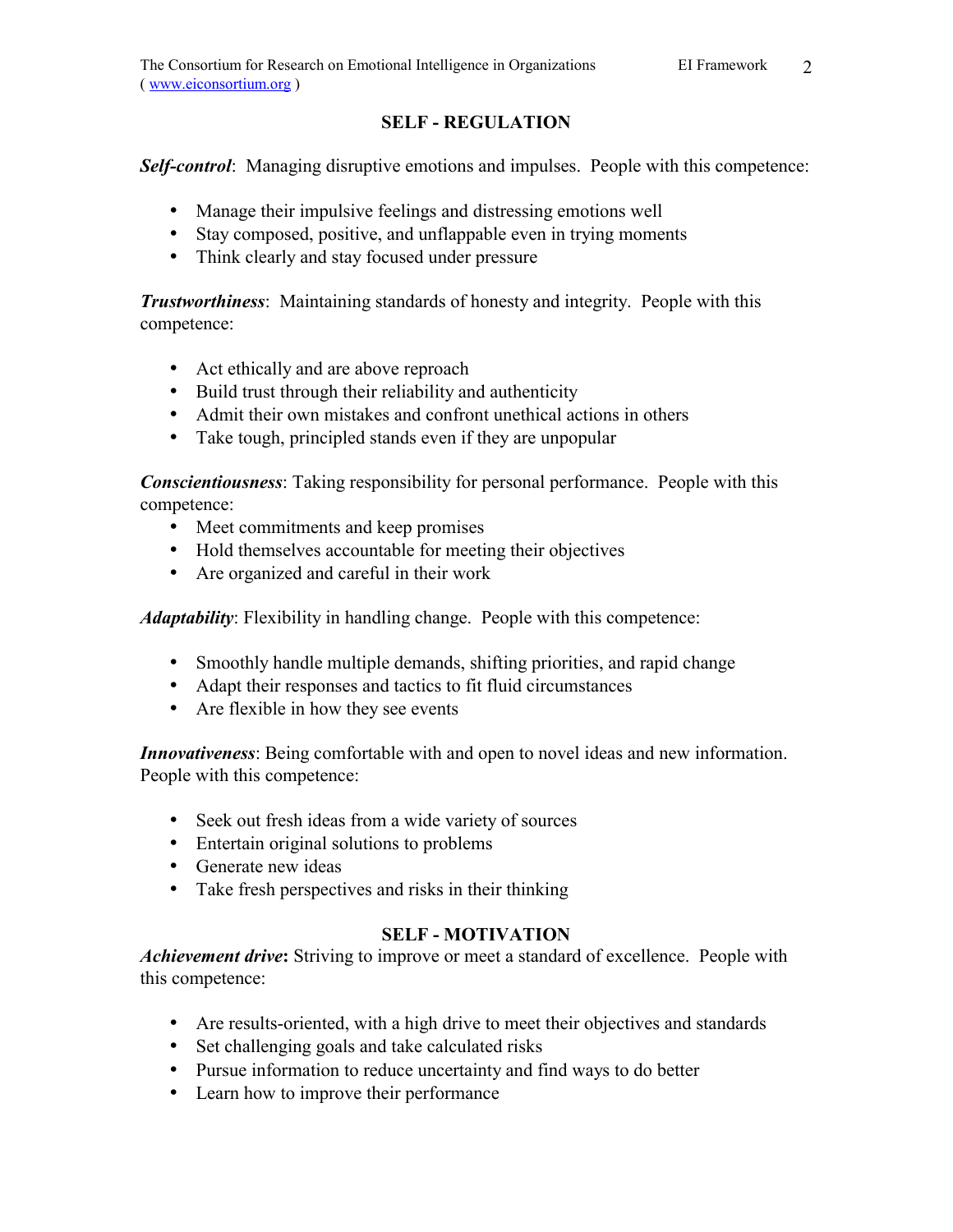*Commitment:* Aligning with the goals of the group or organization. People with this competence:

- Readily make personal or group sacrifices to meet a larger organizational goal
- Find a sense of purpose in the larger mission
- $\bullet$  Use the group's core values in making decisions and clarifying choices
- Actively seek out opportunities to fulfill the group's mission

*Initiative*: Readiness to act on opportunities. People with this competence:

- Are ready to seize opportunities
- Pursue goals beyond what's required or expected of them
- Cut through red tape and bend the rules when necessary to get the job done
- Mobilize others through unusual, enterprising efforts

*Optimism*: Persistence in pursuing goals despite obstacles and setbacks. People with this competence:

- Persist in seeking goals despite obstacles and setbacks
- Operate from hope of success rather than fear of failure
- See setbacks as due to manageable circumstance rather than a personal flaw

### **Social Competence**

# **SOCIAL AWARENESS**

*Empathy*: Sensing others' feelings and perspective, and taking an active interest in their concerns. People with this competence:

- Are attentive to emotional cues and listen well
- Show sensitivity and understand others' perspectives
- Help out based on understanding other people's needs and feelings

**Service orientation**: Anticipating, recognizing, and meeting customers' needs. People with this competence:

- Understand customers' needs and match them to services or products
- Seek ways to increase customers' satisfaction and loyalty
- Gladly offer appropriate assistance
- Grasp a customer's perspective, acting as a trusted advisor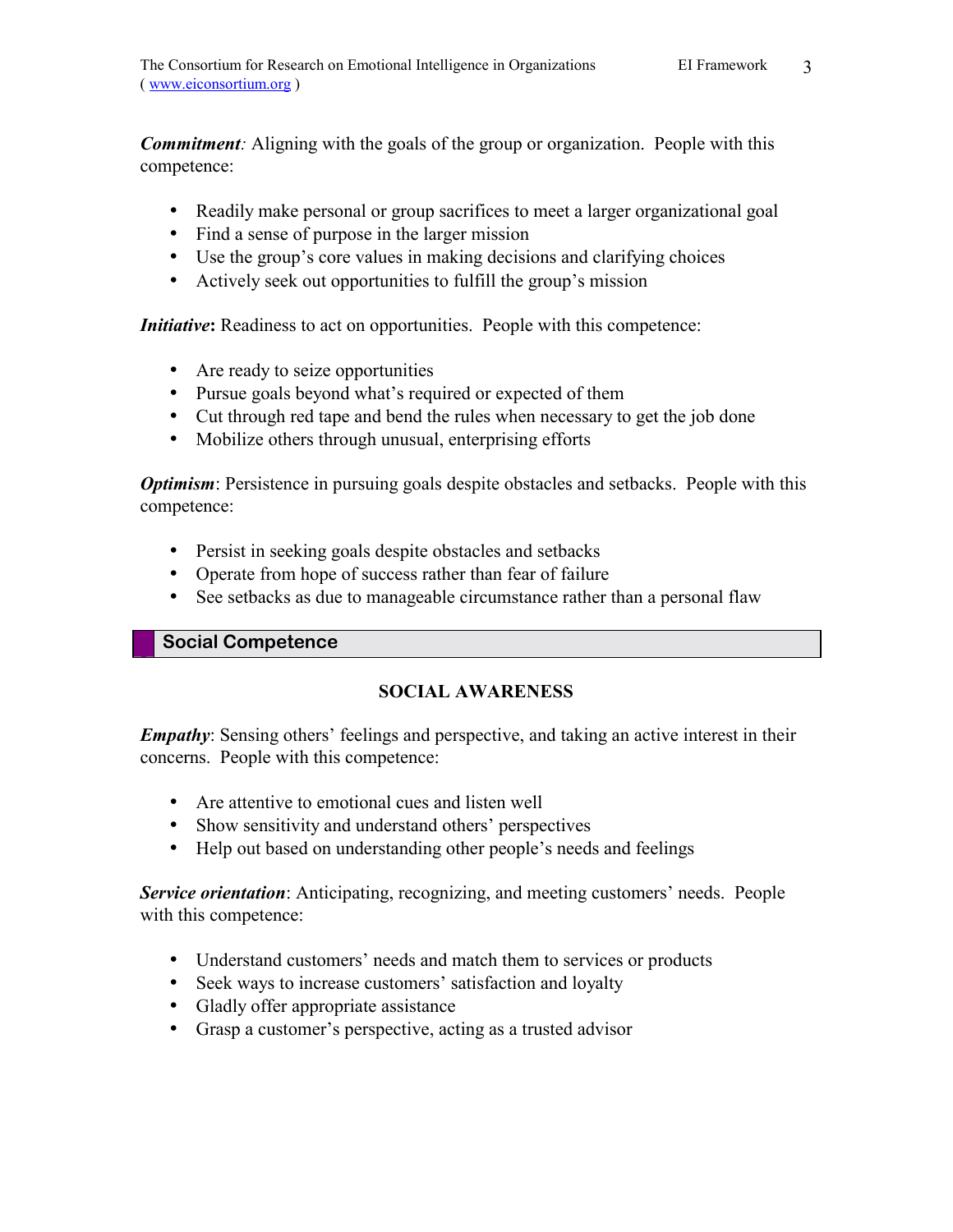*Developing others*: Sensing what others need in order to develop, and bolstering their abilities. People with this competence:

- Acknowledge and reward people's strengths, accomplishments, and development
- Offer useful feedback and identify people's needs for development
- Mentor, give timely coaching, and offer assignments that challenge and grow a person's skills.

*Leveraging diversity*: Cultivating opportunities through diverse people. People with this competence:

- Respect and relate well to people from varied backgrounds
- Understand diverse worldviews and are sensitive to group differences
- See diversity as opportunity, creating an environment where diverse people can thrive
- Challenge bias and intolerance

**Political awareness**: Reading a group's emotional currents and power relationships. People with this competence:

- Accurately read key power relationships
- Detect crucial social networks
- Understand the forces that shape views and actions of clients, customers, or competitors
- Accurately read situations and organizational and external realities

### **SOCIAL SKILLS**

*Influence*: Wielding effective tactics for persuasion. People with this competence:

- Are skilled at persuasion
- Fine-tune presentations to appeal to the listener
- Use complex strategies like indirect influence to build consensus and support
- Orchestrate dramatic events to effectively make a point

*Communication*: Sending clear and convincing messages. People with this competence:

- Are effective in give-and-take, registering emotional cues in attuning their message
- Deal with difficult issues straightforwardly
- Listen well, seek mutual understanding, and welcome sharing of information fully
- Foster open communication and stay receptive to bad news as well as good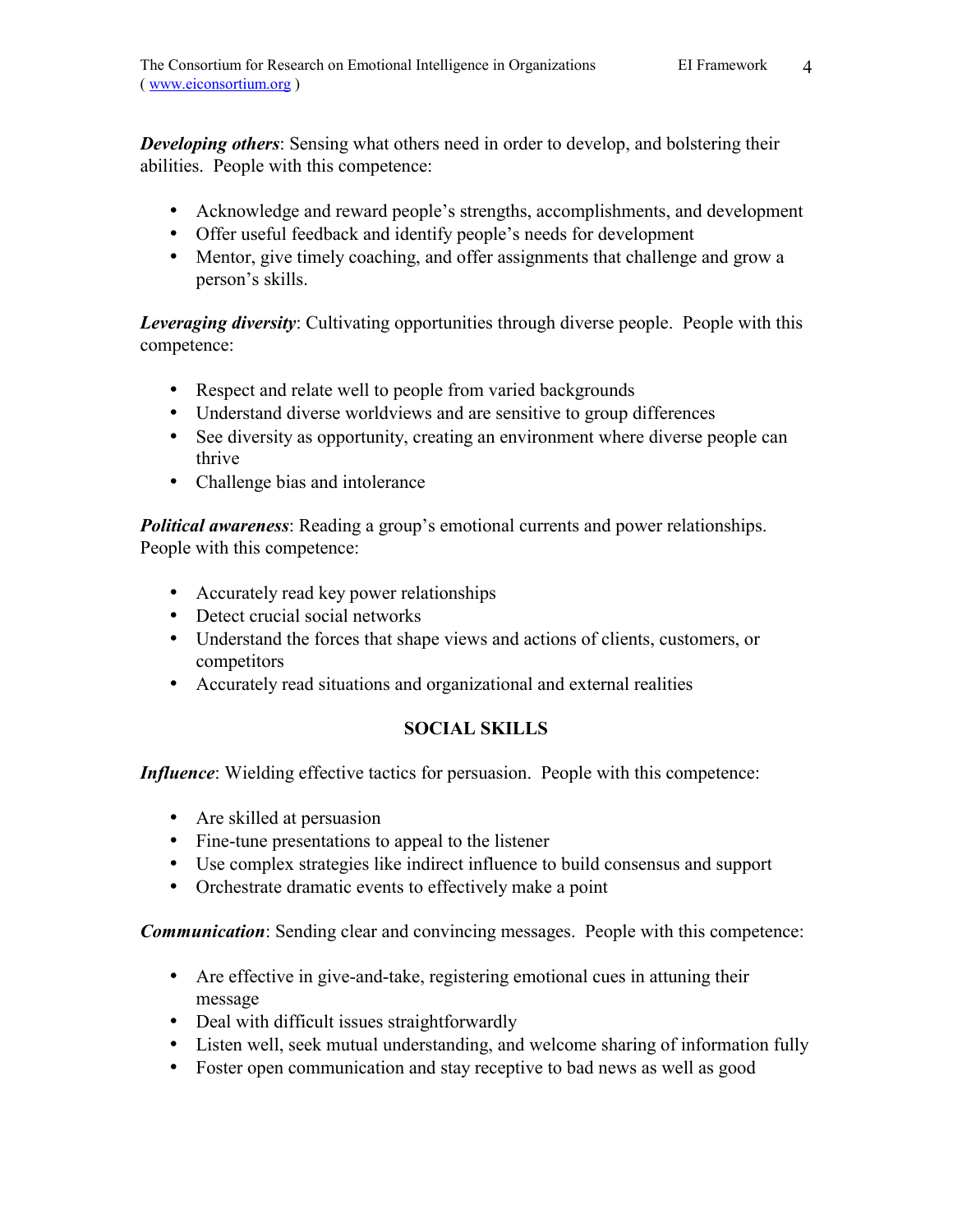*Leadership*: Inspiring and guiding groups and people. People with this competence:

- Articulate and arouse enthusiasm for a shared vision and mission
- Step forward to lead as needed, regardless of position
- Guide the performance of others while holding them accountable
- Lead by example

*Change catalyst*: Initiating or managing change. People with this competence:

- Recognize the need for change and remove barriers
- Challenge the status quo to acknowledge the need for change
- Champion the change and enlist others in its pursuit
- Model the change expected of others

*Conflict management*: Negotiating and resolving disagreements. People with this competence:

- Handle difficult people and tense situations with diplomacy and tact
- Spot potential conflict, bring disagreements into the open, and help deescalate
- Encourage debate and open discussion
- Orchestrate win-win solutions

*Building bonds*: Nurturing instrumental relationships. People with this competence:

- Cultivate and maintain extensive informal networks
- Seek out relationships that are mutually beneficial
- Build rapport and keep others in the loop
- Make and maintain personal friendships among work associates

*Collaboration and cooperation*: Working with others toward shared goals. People with this competence:

- Balance a focus on task with attention to relationships
- Collaborate, sharing plans, information, and resources
- Promote a friendly, cooperative climate
- Spot and nurture opportunities for collaboration

*Team capabilities*: Creating group synergy in pursuing collective goals. People with this competence:

- Model team qualities like respect, helpfulness, and cooperation
- Draw all members into active and enthusiastic participation
- Build team identity, esprit de corps, and commitment